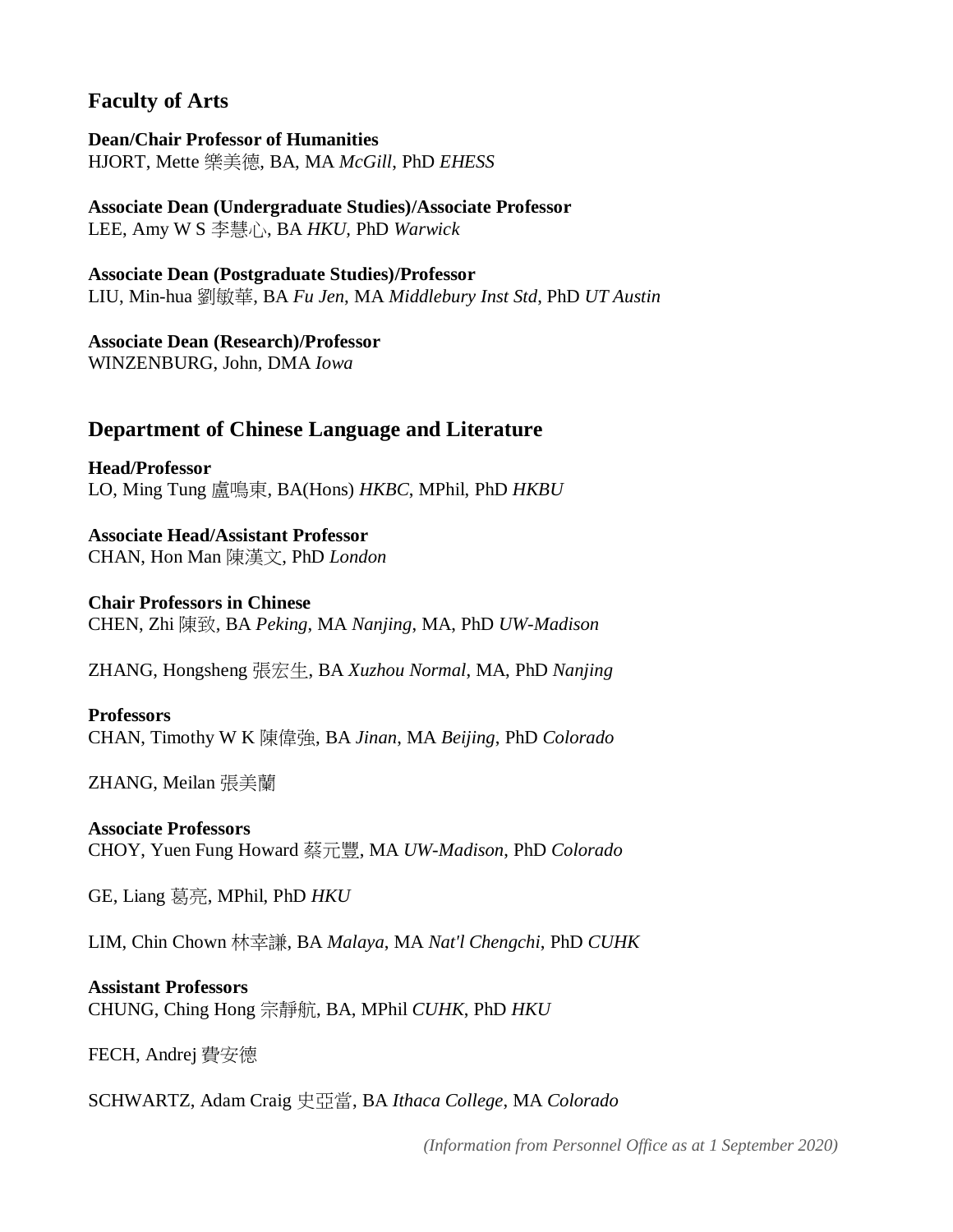# **Lecturers**

CHEN, I-Ling 陳亦伶

HO, Tsz Hing 何梓慶, BA(Hons), MA, PhD *HKBU*

WONG, Tsz Yung 黃梓勇, BA(Hons), MPhil, PhD *HKBU*

### **Department of English Language and Literature**

**Head/Professor** CHRISTIE, Stuart, BA *Oberlin*, MA, PhD *UC Santa Cruz*

**Associate Head/Associate Professor** HUNG, Ruth Y Y 洪如蕊, BA, MPhil *HKU*, PhD *Oxford*

#### **Professor**

WEE, Lian Hee 黃良喜, BA(Hons) *Singapore*, PhD *Rutgers (On sabbatical leave: 15 January 2021 to 14 July 2021)*

### **Associate Professors**

HO, Tammy L M 何麗明, BA, MPhil *HKU*, PhD *London*

KI, Magdalen 祁頴智, BA, MPhil *CUHK*, PhD *Edinburgh*

POLLEY, Jason S, BA *Lethbridge*, PhD *McGill*

WAKEFIELD, John 莊域飛, BA *UT Austin*, MA *New England*, PhD *PolyU*

#### **Assistant Professors**

CHOR, Winnie 左靄雲, BA, MPhil *HKU*, PhD *Sydney (On sabbatical leave: 15 July 2020 to 14 January 2021)*

CHOW-QUESADA, Shun Man Emily 周舜雯

HE, Angela Xiaoxue 賀曉雪

LI, Mingxing 李明興, BA, MA *Tianjin Normal*, MPhil *CUHK*, PhD *Kansas*

ROWLETT, Benedict J L , BA *London*, MSc *Aston*, PhD *CityU*

### **Research Assistant Professor**

SHAO, Jing 邵晶, BA *Beijing Normal*, MA *Peking*, PhD *CityU*

#### **Lecturers**

LEE, Jason Eng Hun, BA, MA *Leeds*

*(Information from Personnel Office as at 1 September 2020)*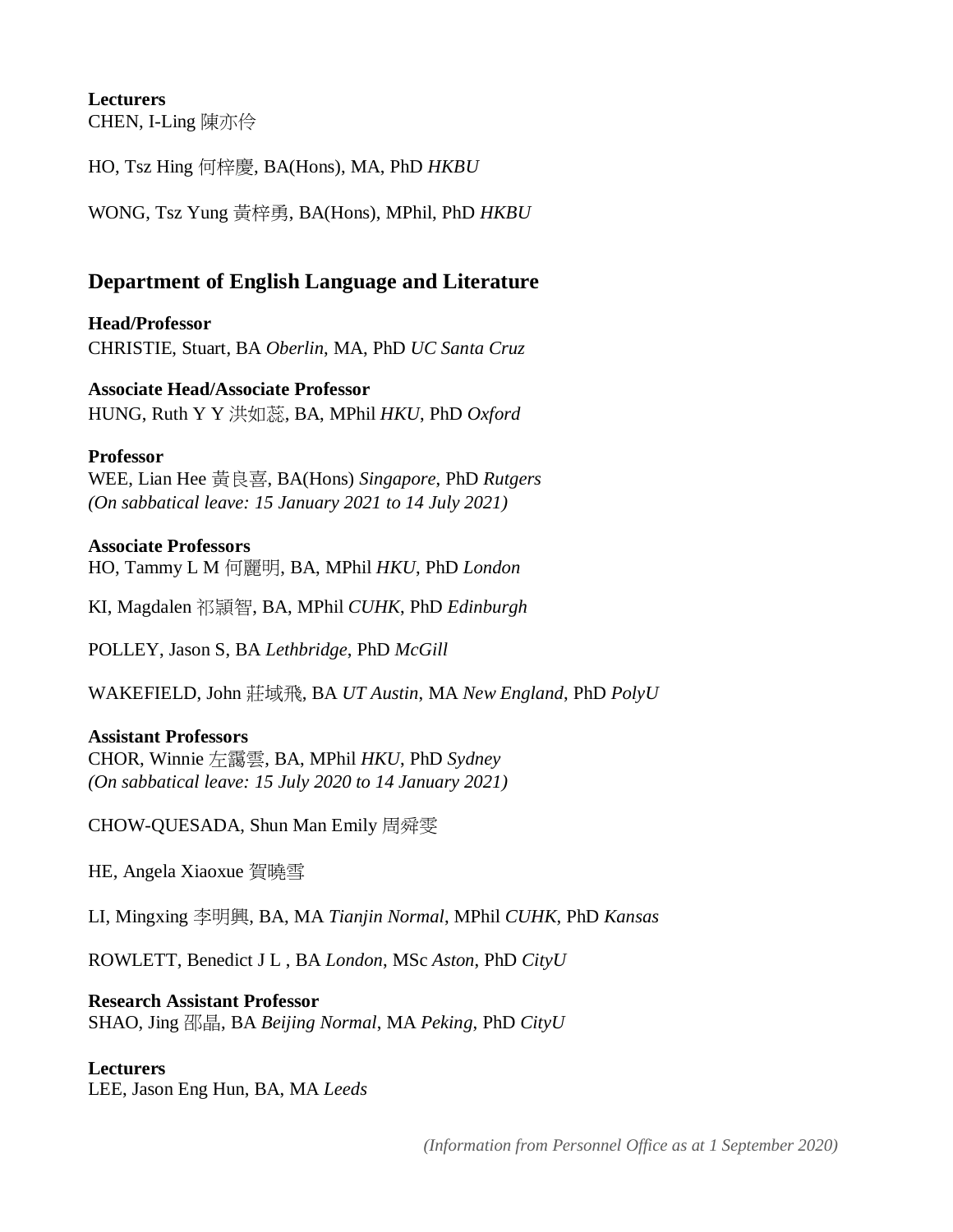LEE, Sze Wah Sarah 李思華, BSc *CUHK*, MA *Leeds*, PhD *London*

WONG, Janice W S 黃頴思, BA, MAppLing, PhD *CUHK*

### **Department of Humanities and Creative Writing**

**Head/Professor** LO, Kwai Cheung 羅貴祥, BA, MPhil *HKU,* MA *UM - Twin Cities*, PhD *Stanford*

**Associate Head/Assistant Professor** TAM, Daisy D S 譚廸詩, BA *HKU*, MA, PhD *London*

**Chair Professor in Humanities/Fung Hon Chu Endowed Chair of Humanics** ERNI, John N 陳錦榮, BA *Whitworth*, LLM *HKU*, MA *Oregon*, PhD *Illinois*

**Professor** TOUFIC, Jalal, MA *New York*, PhD *Northwestern*

**Associate Professors** CHEUNG, Chi Wai 張志偉, PhD *Leeds*

CHONG, Pak Lei Gladys 莊白莉, BA *HKU*, MSc, PhD *Amsterdam*

CHOW, Yiu Fai 周耀輝, BA *HKU*, MA, PhD *Amsterdam*

KAM, Lucetta Y L 金曄路, BA *HKU*, MA *Leicester*, MPhil, PhD *CUHK (On sabbatical leave: 15 January 2021 to 14 July 2021)*

LEE, Amy W S 李慧心, BA *HKU,* PhD *Warwick*

SHEA, James, BA *Loyola*, MFA *Iowa (On sabbatical leave: 15 July 2020 to 14 January 2021)*

TSE, Hiu Hung Dorothy 謝曉虹, BA, PhD *CUHK*, MPhil *HKUST*

WONG, Kwok Kui 黃國鉅, PhD *Tuebingen*

**Assistant Professors** HOLLAND, Patrick Gordon, PhD *Queensland Tech*

TONG, Yui 唐睿, BA, MA *Paris III*, BEd(Hons) *HKIEd*, PhD *Fudan*, Reg Teacher *(On sabbatical leave: 15 January 2021 to 14 July 2021)*

**Research Assistant Professor** MOUILLOT, Francois, Bac. in Arts(Hons), MA *Guelph*, PhD *McGill*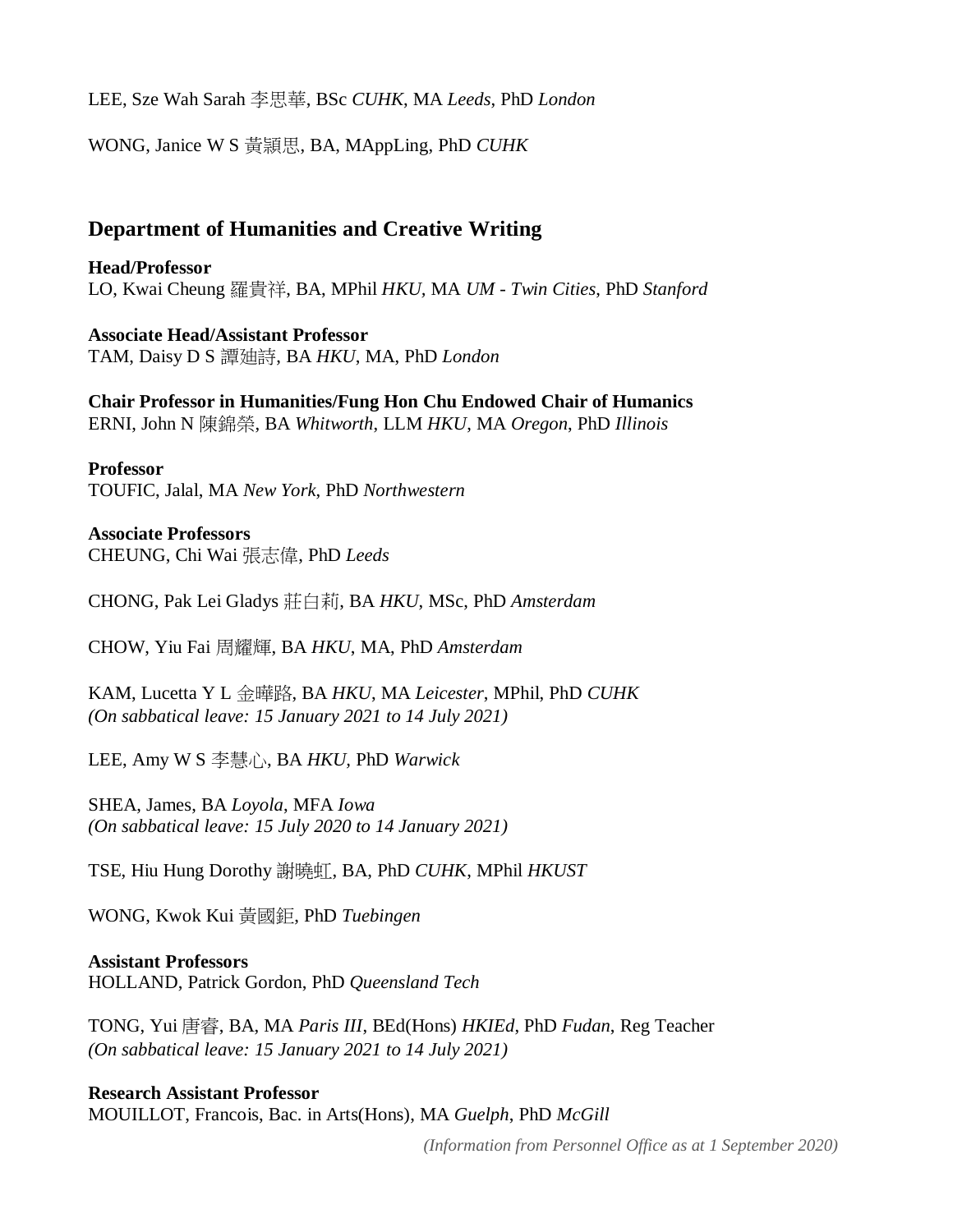### **Senior Lecturers** HO, Louis K C 何建宗, BA(Hons), PhD *HKBU*

LOK, Wing Kai 駱頴佳, BA *Coventry*, MPhil *HKU*, PhD *Vrije* **Lecturers** LEE, Yat Hong 李日康, BA(Hons) *HKBU*, MPhil *EdU HK*

SUN, Jue 孫珏, MA *Warwick*, MJ, PhD *HKU*

### **Department of Music**

#### **Head/Dr Hung Hin Shiu Endowed Professor in Music/Professor** POON, Johnny M L 潘明倫, MM *SW Texas State*, DMA *Iowa*

**Associate Head/Professor** HO, Wai Chung 何慧中, BPhil *Exeter*, MA, PhD *London*, ALCM, LTCL

**Professors** CHUNG, David Y S 鍾裕森, BA *CUHK*, MPhil, PhD *Cambridge*, ATCL, LRSM, LTCL

KEYES, Christopher J, BA, BM *UC Santa Barbara*, MM, DMA *Eastman*

WINZENBURG, John, DMA *Iowa*

YANG, Helan H L 楊漢倫, BA *CUHK*, MMus *UT Austin*, PhD *Washington*

# **Associate Professors**

KOEN, Benjamin D 孔青山

LAM, Tsz Kwan George 林子鈞

**Assistant Professors** ALONSO TRILLO, Roberto

BIRMAN, Eugene Alexander, BA, MM *Columbia*, PhD *Oxford*

ELIAS, Andre J P, PhD *Washington*

HAN, Yoonie, BM *Curtis*, MM *Juilliard*, DMA *Stony Brook*

KALLIONPÄ Ä , Maria Elina, PhD *Oxford*

MENDEZ, Camilo, MMus, PhD *Royal Music*

SCHREIBEIS, Matthew Wayne, BMus *Rochester*, PhD *Penn*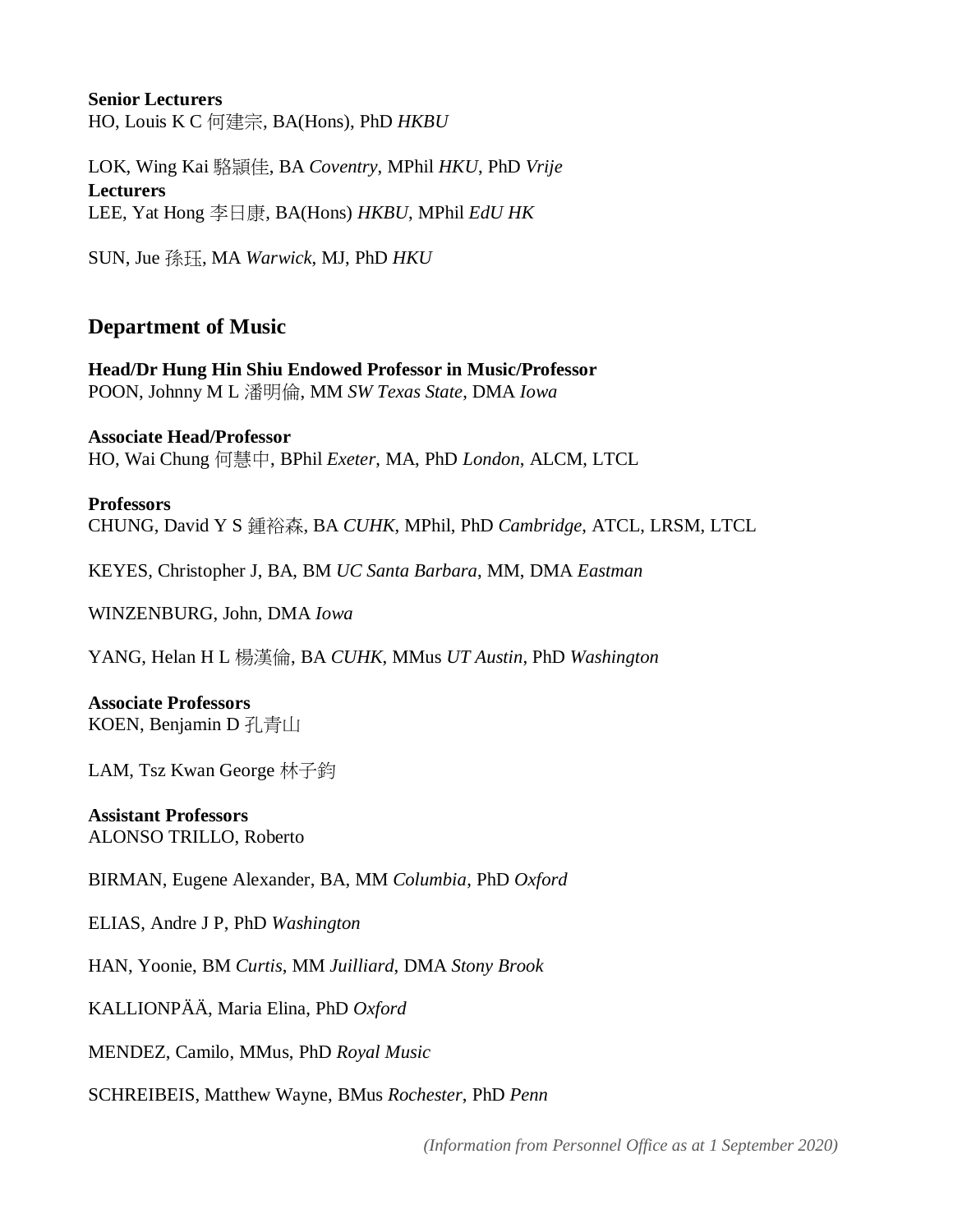SHILL, Gene

YIM, Patrick Tin Sing 嚴天成, DMA *Stony Brook*

**Research Assistant Professor**

ENNS, Mack, PhD *W Ontario*

**Lecturers** LAW, Po Kwan 羅保莙, BM, MM *Oberlin Conservatory*, DMA *Illinois*

SUTHERLAND, Andrew Thomas, MEd *Edith Cowan,* PhD *Monash*

YIP, Ho Kwen Austin 葉浩堃, PhD *HKU*

### **Department of Religion and Philosophy**

**Head/Associate Professor** ZHANG, Ellen Ying 張穎, BA *Beijing Normal*, MA *China Renmin,* MA, PhD *Rice*

**Associate Head/Associate Professor** KWOK, Wai Luen 郭偉聯, MDiv, MTh *Alliance Bible,* MSocSc *CityU*, PhD *London*

#### **Professors**

CHAN, Seguire S H 陳慎慶, BA, MDiv, PhD *CUHK*, MTh *Edinburgh (On sabbatical leave: 15 July 2020 to 14 January 2021)*

KWAN, Kai Man 關啟文, BDiv *Aberdeen*, BSc *HKU*, MPhil, PhD *Oxford*

PALMQUIST, Stephen R 龐思奮, BA(magna cum laude) *Westmont*, PhD *Oxford*

#### **Associate Professors**

HARRIS, Eirik Lang, BA *Pomona*, MA *Michigan*, MA *UC San Diego*, PhD *Utah*

LEE, Siu Fan 李少芬, BSSc, MPhil *CUHK*, BA, MA *Oxford*, PhD *London*

LOKE, Andrew 駿德恩, MBBS *Singapore*, MA *Biola*, PhD *King's College London*

NG, William Y N 吳有能, BA *Nat'l Taiwan*, MA *Nat'l Tsing Hua*, PhD *Toronto*

### **Assistant Professor**s

BOONE, Mark Jeremiah

BRENNER, Andrew T, PhD *Notre Dame*

CHAN, Shing Bun Benedict 陳成斌, BSc *UW-Madison*, MA, PhD *Maryland*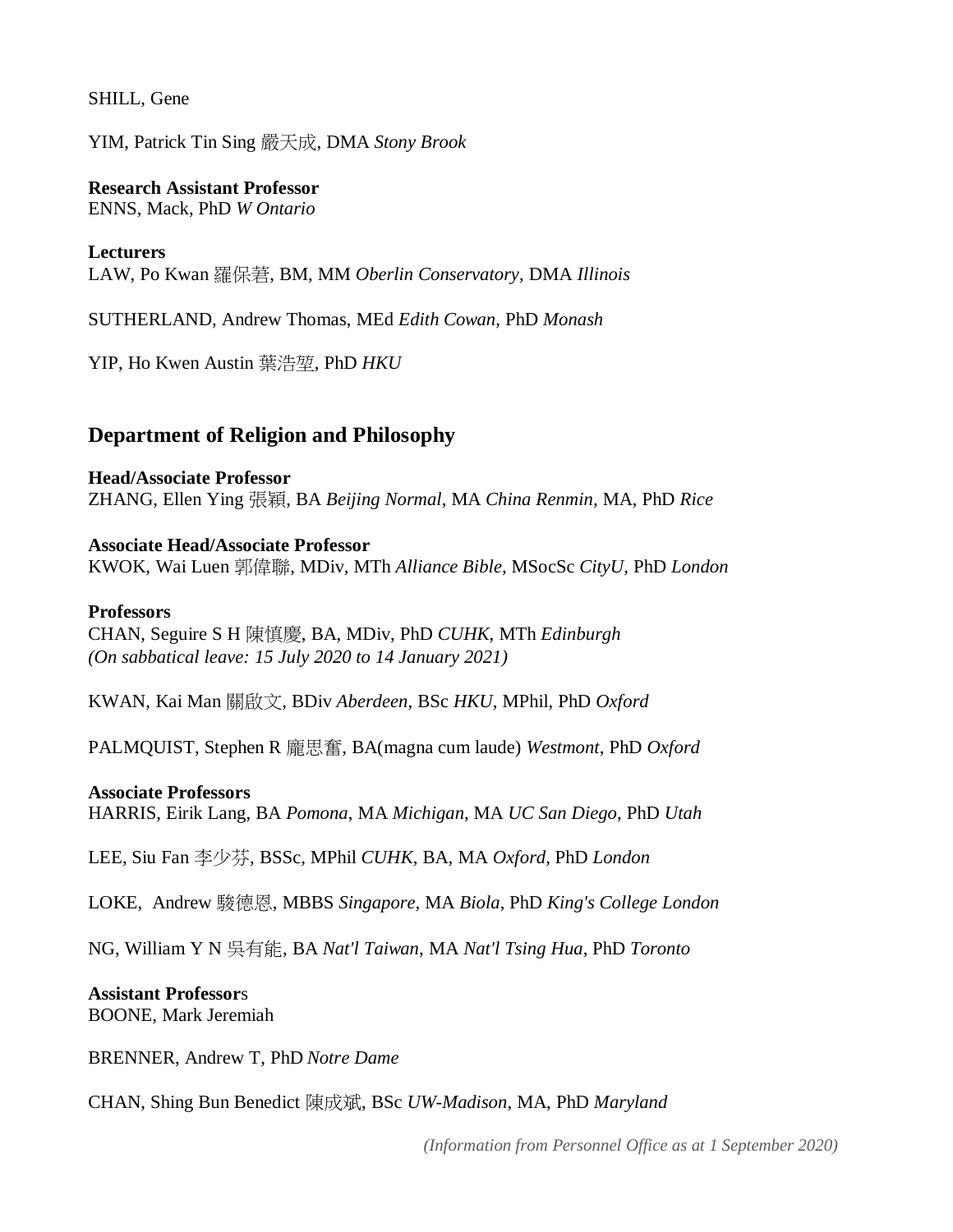MAK, George K W 麥金華, BA, MPhil *CUHK*, PhD *Cambridge*, FRAS, FRHistS *(On sabbatical leave: 15 January 2021 to 14 July 2021)*

**Lecturer** MARBANIANG, Domenic

### **Department of Translation, Interpreting and Intercultural Studies**

**Head/Associate Professor** NEATHER, Robert John, BA, MA, PhD *Cambridge*

**Associate Head/Professor** SHUTTLEWORTH, Mark

**Professor** LIU, Min-hua 劉敏華, BA *Fu Jen*, MA *Middlebury Inst Std*, PhD *UT Austin*

**Associate Professors** PAN, Jun 潘珺, BA *Jiangsu*, MA *Shanghai Int'l Std*, PhD *CityU*

YAU, Wai Ping 邱偉平, BA, MPhil *HKU*, PhD *HKBU*

YEUNG, Jessica 楊慧儀, BA, MPhil *HKU*, PhD *Middlesex*

**Assistant Professor** ZHAO, Nan 趙南

**Research Assistant Professor** HARDIE, Catherine, MA *UH Manoa*, MPhil, PhD *Oxford*

**Lecturers** TSUI, Cynthia Sau Kuen 徐秀娟, BA, MA *CUHK*, MA, PhD *Warwick*

WONG, Dora 黃凌峯, BA *HKU*, MA *CUHK*, MBA *Melbourne*, EdD *Bristol*

### **Language Centre**

### **Head/Principal Lecturer**

LI, Cissy Y X 李贏西, BA *Fuyang Teacher's College*, GradDip *UST Beijing*, MA *Sydney*, PhD *Lancaster*

**Associate Head/Senior Lecturer** LEUNG, Man Fong 梁文芳, BA *Jinan*, MA *CUHK*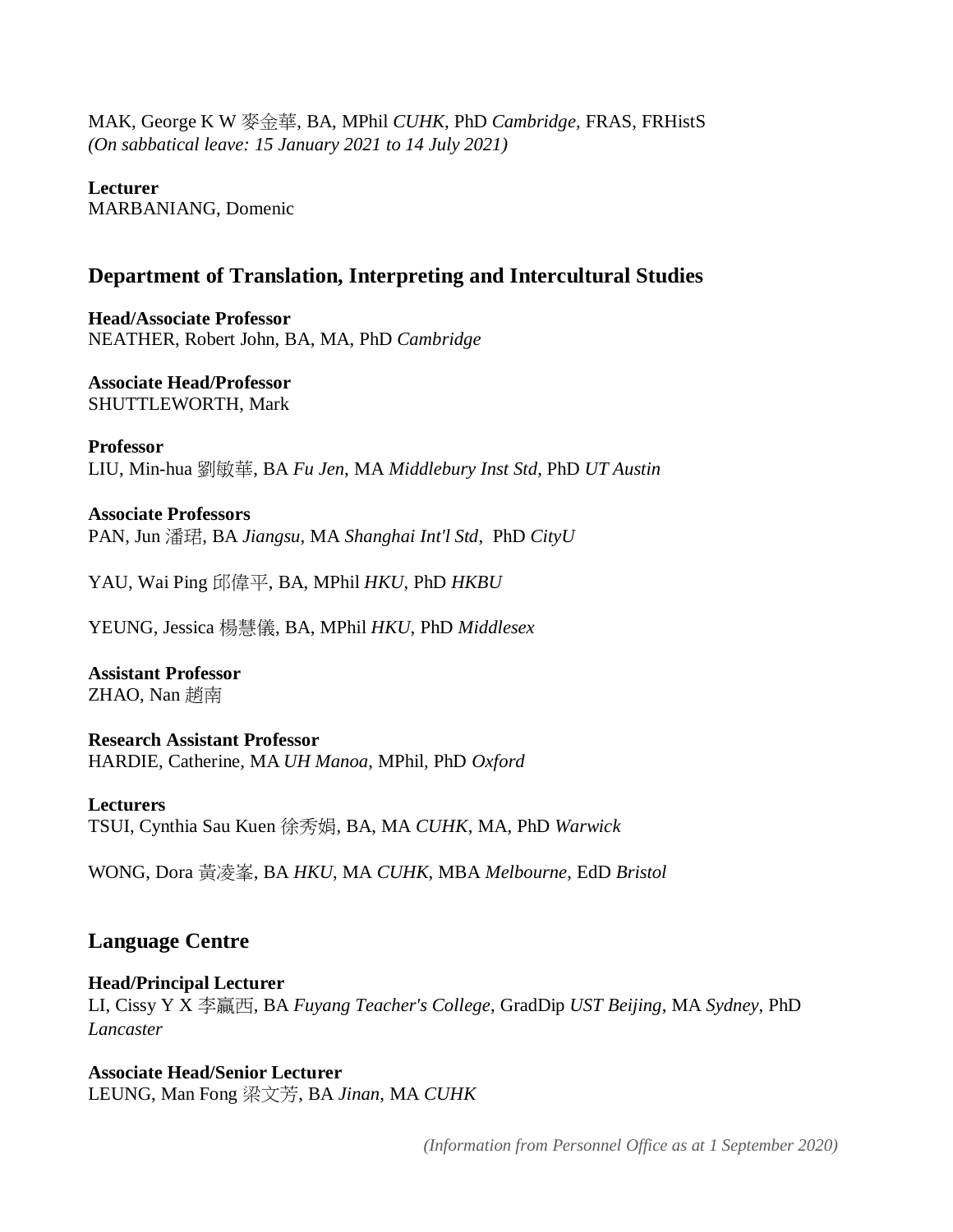### **Senior Lecturers**

CHU, Siu Cheung 朱少璋, BA(Hons) *HKBC*, MA *New Asia Inst*, MPhil *HKU*, PhD *HKBU*

LAW, Yuen Yi 羅婉怡, BA, PGEd, MA, PhD *HKU*

MAN, Vicky 文靜嫻, BA *Simon Fraser*, MA *Victoria*

NG, Hok Chung 吳學忠, BA, MPhil *CUHK*, PhD *Beijing Normal*

SINGH, Rita G, BSc *S Queensland*, MEd *Sheffield*

TANG, King Yu 鄧擎宇, BA, MPhil *HKU,* MEd *HKIEd*

TOOGOOD, Sarah 杜莎麗, BA *Polytech Central London*, MA *PolyU*

WONG, Lap Tuen Michael 黃立端, BIB *Auckland Institute of Studies*, MA *Auckland*, MEdSt *Queensland*, PhD *Tasmania*

### **Lecturers**

ANDERSON, Matthew, LLB *Essex*, MA *Victoria U of Wellington*, CELTA *Cambridge*

BURGE, Dan, BA(Hons) *Wales*, MA (TESOL) *Lancaster*

CHAU, Stella L S 鄒麗璇, BSocSc(Hons) *HKBU*, PGDip *CUHK*, MEd *OUHK*

CHEN, Meilin 陳美,PhD *CityU*, CertTESOL *Trinity College London*

CHOE, Jae Hee, BA *Sogang*, MA *Columbia*

CHOW, Lai Na 周麗娜, BA *LU*, MA, MA *CUHK*

HU, H Y 胡海英, BA *Hunan Normal*, MA *China West Normal*, PhD *NanjingU*

LEE, Joanne 利杏明, BA *PolyU*, MA *CUHK*

LEUNG, Hiu Mann 梁曉雯, BEd(Hons) *HKIEd*, MA *Leeds*

LI, Xinxin 李新新, BA *Xi'an Int'l Std*, MA *PolyU*, PhD *HKU*

MAK, Shu Kin 麥樹堅, BA(Hons)*,* MPhil *HKBU*

MYERS, Paul Samuel, BA *Alaska Anchorage*, MEd *OUHK*, CELTA *Cambridge*

WANG, Simon H 王浩, BA *Washington St Louis*, MSc *Oxford*, PhD *CityU*

YU, Leo K H 余鑑洪, BA(Hons) *CityU*, MA *Birmingham,* PCEd, MSc *HKU*

*(Information from Personnel Office as at 1 September 2020)*